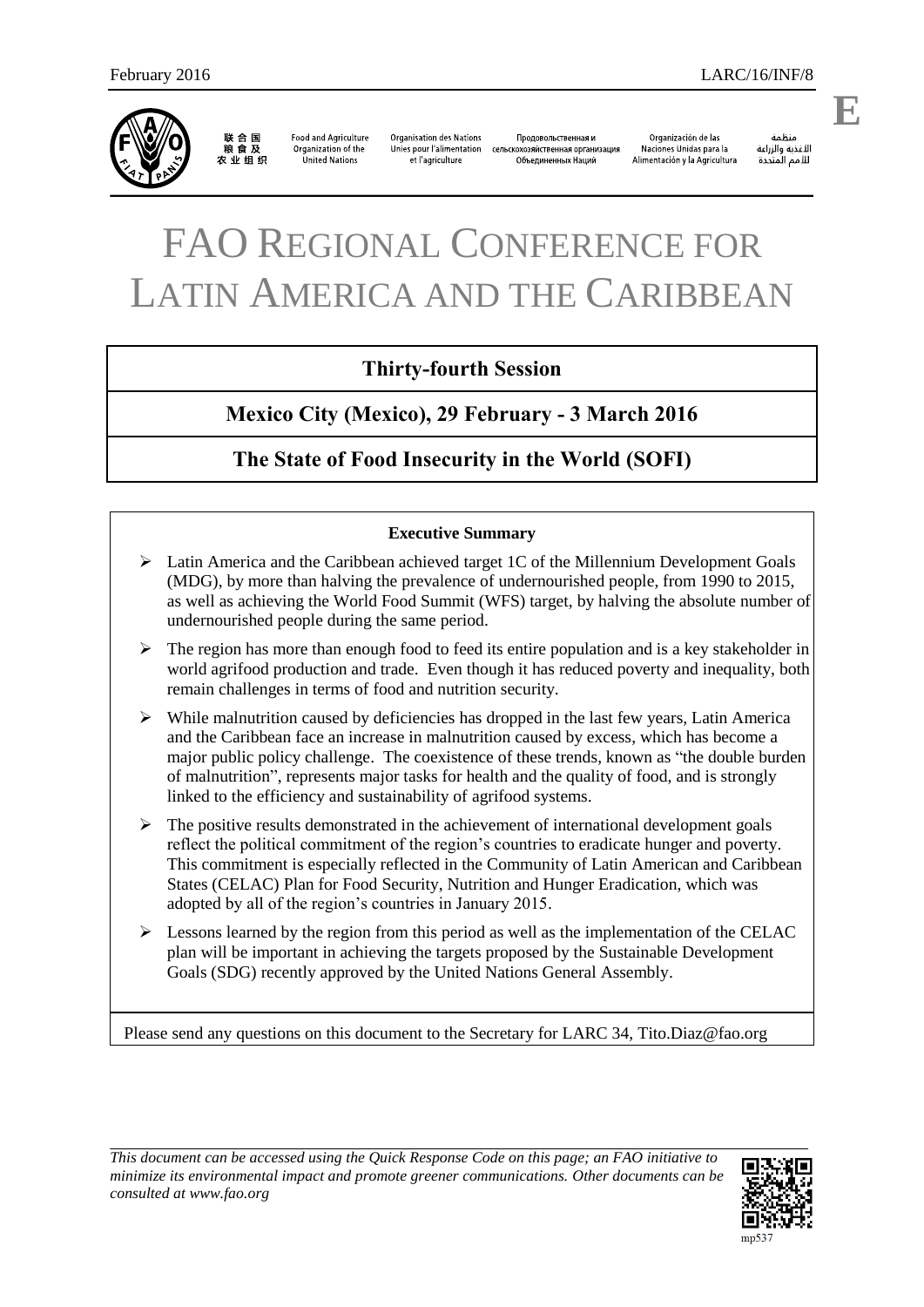### **I. Latin America and the Caribbean achieve MDG and WFS1 targets**

1. The latest FAO estimates indicate that about 795 million people are undernourished globally, which is equivalent to 10.9 percent of the world population not having enough food to lead an active life. Although efforts made have resulted in positive trends to reduce the prevalence of undernourishment in the world, they are not enough to achieve international hunger targets on a global level.

2. Since the beginning of the 1990s the number of people in the world suffering hunger has dropped by 218 million, which is equal to a reduction of 21.4 percent, in spite of an increase in the world population of approximately 1.9 billion people during the same period. This is largely due to the significant development of highly populated countries, such as China and India.

3. Latin America and the Caribbean met the two international hunger targets by reducing both the prevalence and the number of undernourished people to less than half, thereby achieving the Millennium Development Goal (MDG) 1C, as well as the World Food Summit (WFS) target. Consequently, the prevalence of undernourishment in the region fell from 14.7 percent in the 1990-92 triennium to 5.5 percent in 2014-16 (see Figure 1); this means that there are still 34.3 million inhabitants from the region who suffer hunger, however, over 30 million people have managed to overcome hunger since the period in which this measurement began.

Figure 1. Evolution of hunger in the world and in Latin America and the Caribbean, prevalence (%)



*Source*: FAO, IFAD and WFP. 2015. The State of Food Insecurity in the World. Rome.

4. Even though as a whole the result from Latin America and the Caribbean is positive, analysis at a subregional and national level demonstrates the differences across the region and helps identify existing gaps, thus facilitating the coordination of actions to consolidate progress and eradicate hunger in Latin America and the Caribbean.

5. Thus in South America the prevalence of undernourishment is below 5 percent, achieving both the MDG and WFS targets, which demonstrates that the subregion has made great progress in both reducing the number and prevalence of undernourished people, which largely explains the reason for the positive results for the whole of the region. Nevertheless, given the population size of this subregion, South American countries account for the largest number of undernourished people.

l

<sup>1</sup> Unless otherwise stated, the contents of this section are based on: FAO Regional Overview of Food and Nutritional Insecurity in Latin America and the Caribbean 2015, Santiago, Chile.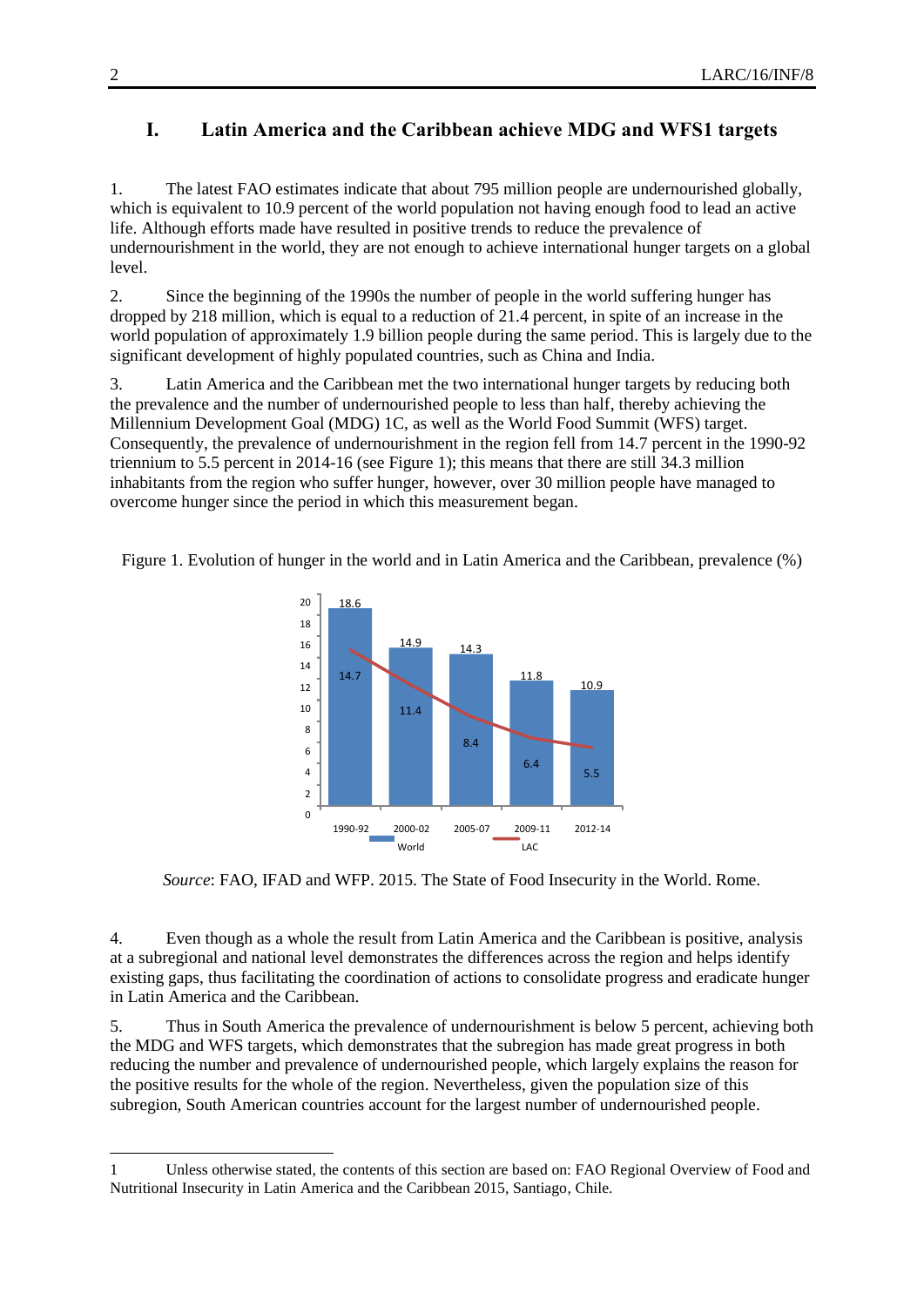6. Central America has also reduced hunger, but at a slower pace. The number of hungry in this subregion fell from 12.6 million in 1990-92 to 11.4 million people in 2014-2016, equivalent to a drop from 10.7 percent to 6.6 percent of the population over the same period.

7. The Caribbean is the subregion that has made the least progress. Currently 7.5 million people suffer hunger, only slightly less than the 8.1 million who were undernourished in 1990-92. The proportion of people affected fell by only 7.2 percentage points, from 27 percent in 1990-92 to 19.8 percent in 2014-16. Nevertheless, it is important to highlight the importance of the situation in Haiti for the subregion given that 75 percent of the undernourished population lives in Haiti, which highlights the urgency of implementing national, regional and international actions to address the situation in the country.

8. A national overview demonstrates that 17 of the countries within the region met the MDG hunger target: Argentina, Barbados, the Plurinational State of Bolivia, Brazil, Chile, Costa Rica, Cuba, Dominican Republic, Guyana, Mexico, Nicaragua, Panama, Peru, St. Vicente and the Grenadines, Suriname, Uruguay and the Bolivarian Republic of Venezuela. Of these, nine countries have reduced their levels of undernourishment to below 5 percent: Argentina, Barbados, Brazil, Chile, Costa Rica, Cuba, Mexico, Uruguay and the Bolivarian Republic of Venezuela. Additionally, in the year that the target was achieved, Honduras and Paraguay made significant progress, followed by Ecuador and Trinidad and Tobago, progressing to over 80 percent of the MDG target. Meanwhile, with regard to the WFS target, 11 countries have complied with it: Argentina, Brazil, Chile, Cuba, Guyana, Nicaragua, Peru, Dominican Republic, St. Vincent and the Grenadines, Uruguay and the Bolivarian Republic of Venezuela.

#### **II. Status of the dimensions of food and nutrition security in the region**

9. In terms of food availability, Latin America and the Caribbean have more than enough food to feed their population. Furthermore, in terms of food availability measured in terms of calories, the latest FAO estimates indicate that there has been an upward trend, increasing 13 percent in the last 25 years, to more than 3 000 calories per person per day. While there are differences across the region, current food availability throughout the regions' countries exceeds the minimum calorie requirements of their populations.

10. This shows that the issues of hunger and malnutrition in the region are not due to shortages or insufficient food availability; on the contrary, increased food production in Latin America and the Caribbean has become a mainstay for strengthening the food and nutritional security of its inhabitants, and that of other regions in the world.

11. In terms of access to food, Latin America and the Caribbean experienced a long and continuous process of economic growth, resulting in a significant increase in average per capita income and a reduction of poverty, which is a reflection of both social and economic policies in the countries of the region. This context, in which GDP growth remained more stable, generated a great impact on the social and economic conditions of the population, expressed mainly in a reduction of poverty and an improvement in household incomes. However, from 2012 onwards the growth rate of GDP in the region has decreased and tended to align itself with the global trend. This happened in parallel with a reduction in the rate of poverty reduction in the region since 2012.

12. Although Latin America and the Caribbean have made significant progress in relation to poverty and inequality, both issues remain outstanding challenges. While in 1990 poverty affected 48.4 percent of the regional population, equivalent to over 200 million people, 167 million of those people were still living in poverty in 2014, representing 28 percent of the total population. Extreme poverty has also been reduced from 22.6 percent to 12 percent over the same period, which is a drop from 95 million people suffering these conditions in 1990 to 71 million people in 2014.

13. In terms of food use, the region has achieved significant progress in the fight against hunger and malnutrition caused by deficiencies, however, malnutrition by excess, represented by overweight and obesity issues, is becoming a growing challenge in the countries of Latin American and the Caribbean.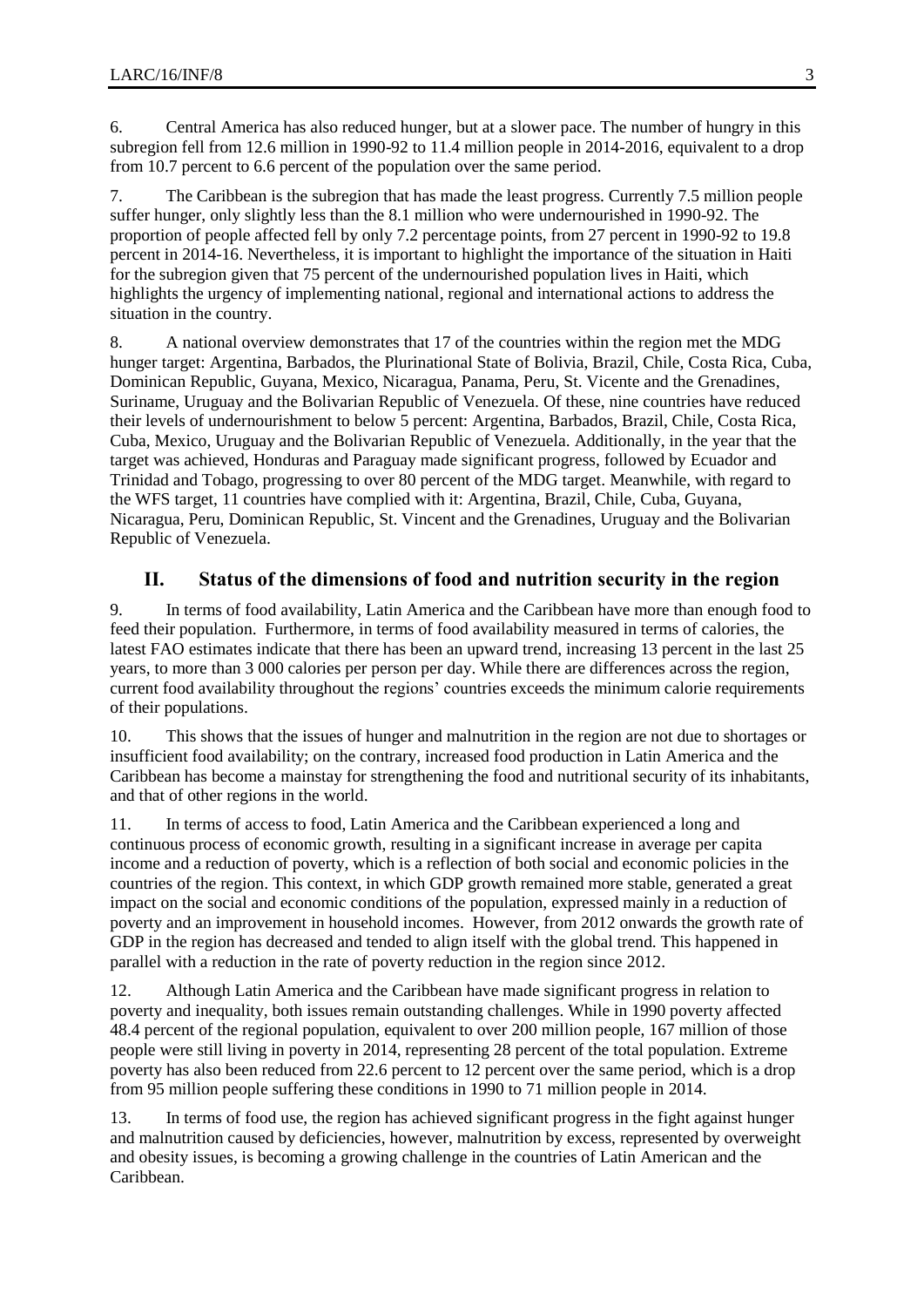14. According to latest figures, the issue of stunting in children under five years has registered a positive trend. While in 1990 this situation affected 13.5 million boys and girls in the region, in 2015 the numbers dropped to 6.2 million, accounting for a reduction in prevalence from 24.5 percent in 1990 to 11.6 percent in 2015. While the region has followed the global trend, the prevalence of stunting in Latin America and the Caribbean has been lower than the world average throughout the surveyed periods.

15. Excess calories, sedentary lifestyles and changes in eating habits in favour of diets with lower nutritional quality have contributed to an increase in the prevalence of overweight and obesity. According to the latest estimates, overweight affects 7.1 percent of the population under five years in the region, which is higher than the global average, equating to 3.8 million children in Latin America and the Caribbean being overweight.





*Source*: WHO (online – Global Health Data Observatory. Available at [http://apps.who.int/gho/data/node.main\)](http://apps.who.int/gho/data/node.main).

16. Ensuring the stability of food and nutritional security is increasingly important in order to consolidate the progress achieved by the region. Economic growth, rising incomes in countries, population growth and urbanization, among other factors, have placed increasing stress on agricultural and food systems, both from the point of view of production and consumption. These challenges can seriously affect the sustainability of food systems in the medium term, which could have serious implications for food and nutrition security.

17. The existence of high volumes of food losses and waste demonstrates the inefficient use of productive resources, which directly affects the sustainability of food systems and of food and nutrition security. Indeed, food which is eventually lost or wasted involves not only a waste of resources such as water, land and productive inputs but also the emissions and waste generated in the different stages of the supply chain. The food wasted and lost each year by the region could feed 300 million people, which clearly indicates the potential impacts that a reduction of food waste and losses could have on food and nutrition security.

18. In recent years the region has experienced considerable natural disasters causing major social and economic damage. Given the geography of Latin America and the Caribbean, there are some remarkably vulnerable areas to extreme weather events, which added to population growth, lack of territorial planning and fragility of livelihoods has helped increase their exposure to natural events and their impacts on food and nutrition security.

19. From a historical perspective Latin America and the Caribbean have made a lower contribution to global climate change in terms of the emission of greenhouse gases. However, the region is particularly vulnerable to the negative effects of climate change, which necessarily implies facing up to the challenges climate changes pose to the development of the region.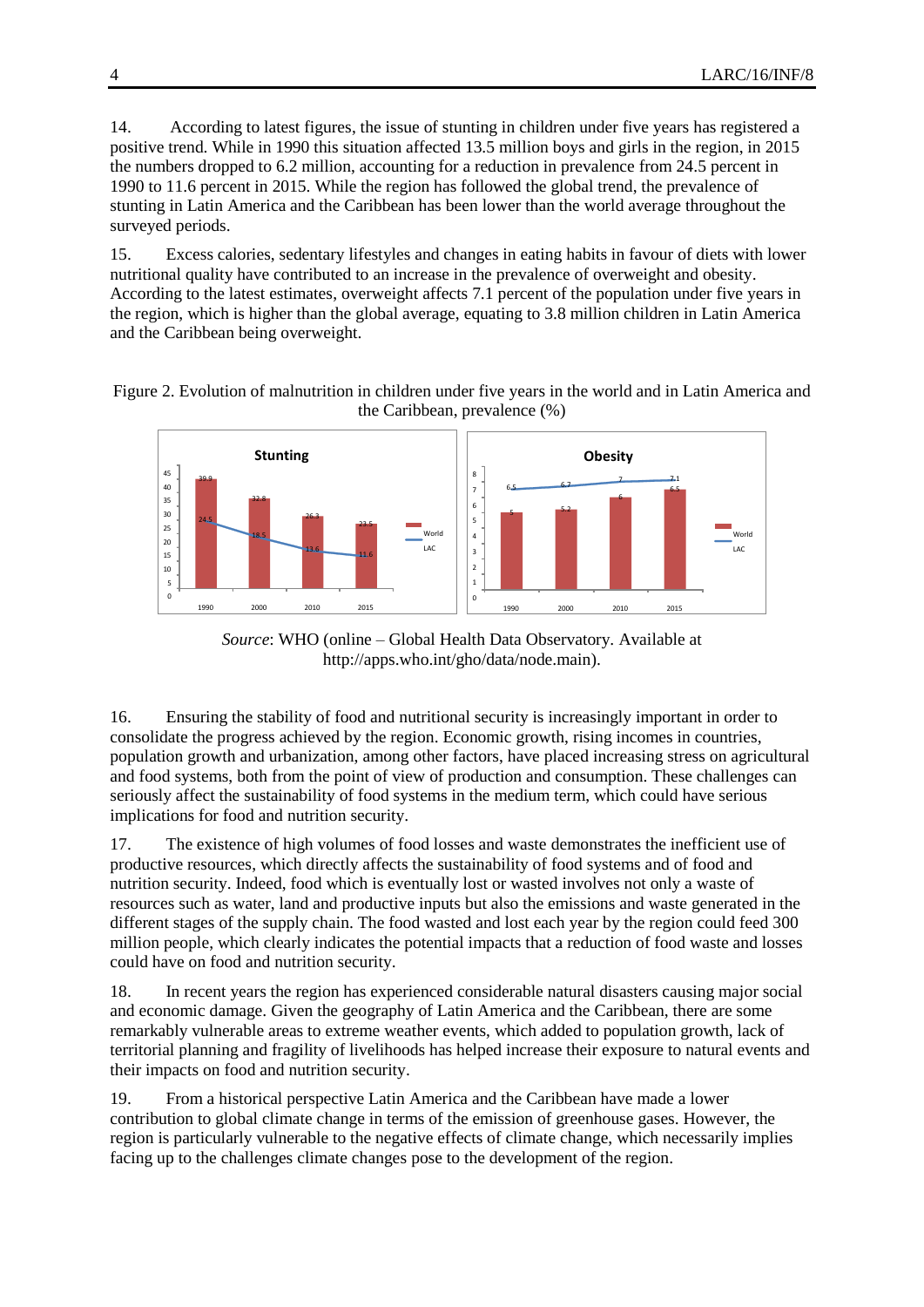#### **III. Main policies that explain the region's achievements in eradicating hanger**

20. One of the most important characteristics of the region's 25-year success story is the political commitment at the highest level. This has permitted the countries of Latin America and the Caribbean to maintain the fight against hunger, while macroeconomic and political stability have sustained this process.

21. In 2005 the region expressed its commitment to eradicate hunger completely by 2025, through the Hunger Free Latin America and Caribbean Initiative 2025 (HFLACI), supported by all countries in the region. In addition, there have been several new initiatives within the framework of different agreements and integration bodies, as well as national flagship projects and policies such as Hunger Zero and Brazil without Misery (Brasil sem Miséria), and the National Crusade Against Hunger in Mexico.

22. The eradication of hunger and poverty is still at the top of the political agenda, which was clearly demonstrated in January 2015, when the Plan for Food Security, Nutrition and Hunger Eradication was adopted by the Community of Latin American and Caribbean States (CELAC), the main regional economic and political integration body of the region, grouping all 33 countries. The Heads of State and Government also approved a special declaration on Food Security at the Fourth Summit of the Community of Latin American and Caribbean States (CELAC) in Quito.

23. CELAC's plan is based on four pillars that seek to create a hunger-free Latin America and the Caribbean, through specific areas of action that respect the diversity of the political and social projects currently being implemented by the countries of Latin America and the Caribbean. It is also possible to note that the contents of the CELAC plan are the result of the conceptual and practical progress observed in the region with regard to food and nutrition security.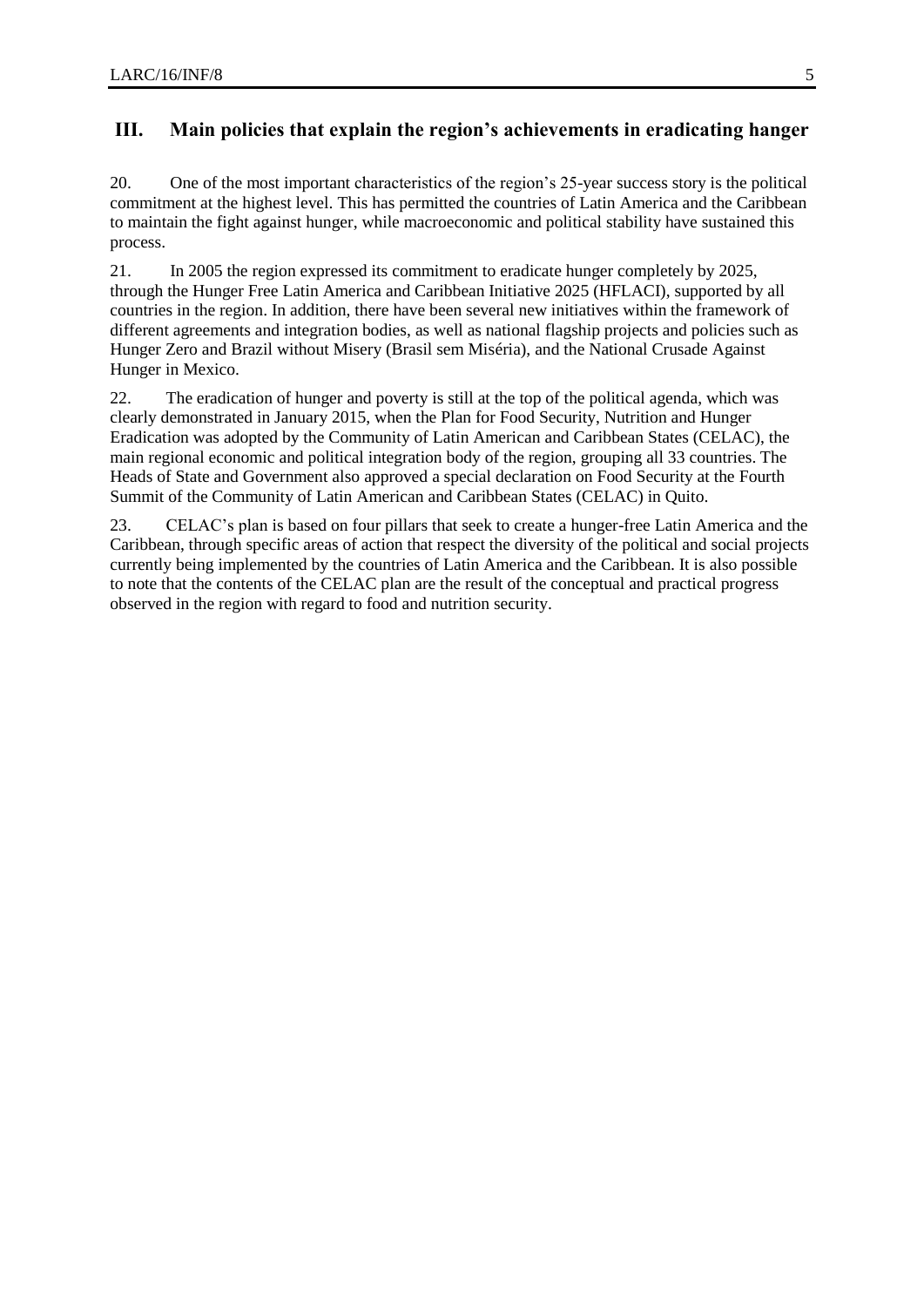

Figure 3. Outlines of the CELAC Plan for Food Security, Nutrition and Hunger Eradication 2025

*Source*: FAO Regional Office for Latin America and the Caribbean (FAORLC)

24. Once the issue of hunger was firmly established on the region's public agenda and the need to fulfil the human right to food was recognized, different stakeholders actively joined in the efforts of states to develop broad and sustained policies and initiatives over the last few decades. This was particularly the case for the role played by parliamentarians, civil society and academia in participating in the development of spaces for dialogue that have facilitated the design, implementation, monitoring and evaluation of public policies, and legal and institutional frameworks to achieve food and nutrition security.

25. The measures that helped make economic growth more inclusive in the region over several years were also a determining factor in the reduction of hunger. Due to improved macroeconomic conditions and the political commitment of countries, from 1990 until the present day, the region has increased public spending especially on social issues. In the two-year period from 1990-1991, public spending was 26.2 percent of GDP, while for the 2012-13 period, public spending rose more than 3 percent to 29.5 percent. Currently social spending represents a larger share of GDP compared to the early 1990s. Social spending in 1990-91 reached 13.8 percent of GDP, while for 2012-13 it represented 19.1 percent of GDP, increasing throughout the period and presenting an ever-growing share of public spending.

26. One of the main reasons for the increase in incomes and the reduction of poverty in the region has been the steady growth of the labour force, which has added more people, and especially a growing number of women. When entry into the labour market has been accompanied by improvements in labour conditions, especially in rural areas, the results in terms of hunger and poverty reduction have been significant.

27. As previously stated, in recent decades the trend in agricultural production is positive, and consequently, the region has established itself as a leading provider of global food, contributing to a significant proportion of international demand for the main commodities. Thus, food trade support